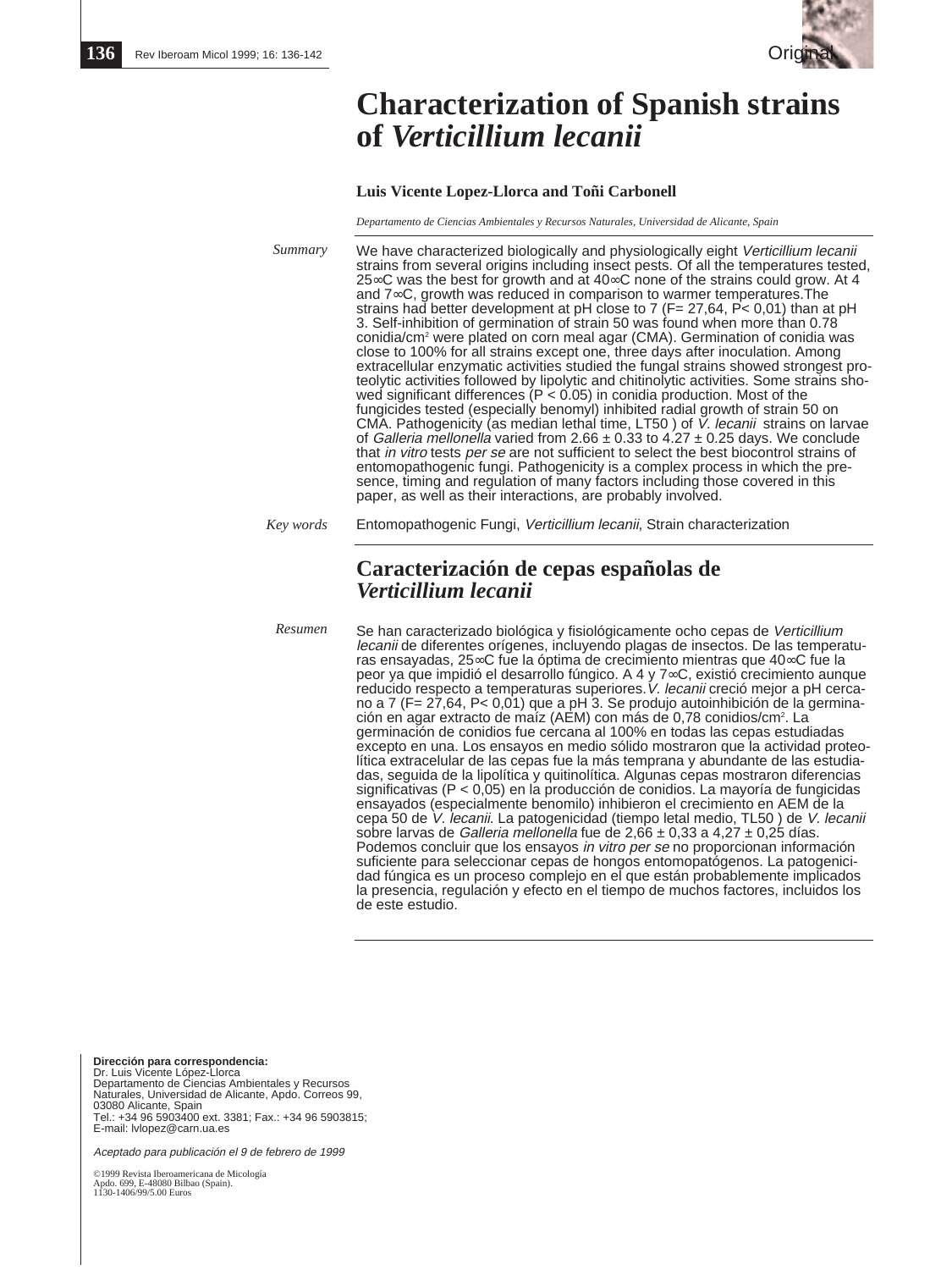Adequate development of entomopathogenic fungi as biocontrol agents requires a selection schedule of species and strains adapted to specific pests, environmental conditions and crops. Laboratory bioassays may play an important role in such a screening process. Both biology and physiology of entomopathogenic fungi depend on environmental parameters such as temperature and relative humidity [1] or nutrient availability [2]. This is probably the reason why entomopathogens are most successful in controlled environments such as greenhouses [3]. Adverse environmental conditions such as low moisture, UV radiation, extreme temperatures or chemicals such as some fungicides may effect negatively the performance of mycoinsecticides [4]. For practical use of these antagonists a sound knowledge of their behaviour in respect to environmental factors is then of paramount importance. In many instances the best practice to control an insect pest is to obtain the entomopathogens from the same host or its environment [4].

Temperature is the environmental factor that affects most the development of entomopathogenic fungi. Its optimum value for most of them is between 25 and 30∞C [5]. Soil temperature and organic matter are amongst the most important factors influencing viability of conidia in soil [6]. Because of the extreme temperatures in which insect hosts can live, it is desirable to find entomopathogenic fungi capable of growing at a wide range of temperatures [7]. Temperature also affects the virulence of *Metarhizium anisopliae* [7]. Conidium germination and fungal development on the insect cuticle are closeley influenced by temperature [5,7]. Temperature optimum for growth may be different from the optimum for insect infection [7]. However, the former may be used as a screening criterion for strain selection together with other parameters. Other environmental parameters such as pH have also been found to affect both growth and physiology of nematophagous and entomopathogenic fungi [8].

The insect cuticle, the main barrier to infection, is mainly composed of protein, chitin and lipids [9]. Insect pathogens such as entomopathogenic fungi produce extracellular enzymes that degrade the chemical components of the cuticle [9]. Although pathogenicity is a multicomponent process, the production of cuticle-degrading enzymes can help in the infection process [9,10].

One of the most important factors to take into account when selecting antagonistic fungi is their compatibility with commonly used agrochemicals such as insecticides or fungicides [11]. Rosato *et al.* [12] studied the effect of triadimephon and copper oxichloride on *Verticillium lecanii*. They found growth inhibition at high concentration of the chemicals as well as the formation of sclerotia. The effect of benomyl on *V. lecanii* strains parasitic on nematode eggs has also been studied [13].

Finally, any characterization of insect pathogens must include estimations of their pathogenicity. Virulence of entomopathogenic fungi can be measured in bioassays with a given number of pathogen-free standard insect hosts. These are exposed to a known inoculum of the pathogen in standard conditions and the host mortality with time is assessed [14].

In this paper, we present data on the characterization of eight strains of *V. lecanii*. Four of these have been isolated in Spain from several sources (Table 1), the rest are included for comparison. *V. lecanii* is a well-known entomopathogen against important insect pests such as aphids [15-19]. Many experiments of control with the fungus in controlled environments such as glasshouses have been carried out successfully in many countries [17, 20]. We have studied the effect of temperature and pH on the

| Table 1. Verticillium lecanii strains used in this paper together with their ori- |  |
|-----------------------------------------------------------------------------------|--|
| gin and place of isolation. Abbreviations: CBS (Centraalbuerau voor               |  |
| Schimmelcultures, Dutch Fungal Collection), SCRI (Scottish Crop Research          |  |
| Institute).                                                                       |  |

| Strain number | Host or origin   | Place of isolation                       |
|---------------|------------------|------------------------------------------|
| 41            | Unknown          | Unknown                                  |
| 50            | Unknown          | Unknown                                  |
| 55            | Moss with mites  | Garden of CBS, Baarn,<br>The Netherlands |
| 57            | Aphid            | SCRI. Dundee. Scotland                   |
| 131           | Trialeurodes sp. | Cabrils, Barcelona, Spain                |
| 132           | Bemisia sp.      | Cabrils, Barcelona, Spain                |
| 139           | Saissetia oleae  | Denia, Alicante, Spain                   |
| 141           | Forest soil      | Font Roja, Alicante, Spain               |

growth on solid media of the strains. Physiological factors closely related to pathogenesis such as germination (including self-inhibition of conidia) also have been studied. Extracellular enzyme production, sporulation, conidial size as well as compatibility with commonly used agrochemicals are also given. We have finally studied the pathogenicity of the *V. lecanii* strains on larvae of the lepidopteran *Galleria mellonella* and discuss the results obtained.

## **MATERIALS AND METHODS**

*Entomopathogenic fungi*. For experiments *V. lecanii* strains belonging to the Collection of the Phytopathology group, Departamento de Ciencias Ambientales y Recursos Naturales of the Universidad de Alicante were used. A list of the strains used in this paper together with their origin and place of isolation is given in Table 1.

*Effect of temperature and pH on fungus growth.* The effect of temperature on fungus growth was studied on 90 mm diameter Petri dishes with corn meal agar (CMA, Oxoid). Plates were inoculated in the centre with a 5 x 5 mm fragment from the edge of *V. lecanii* colonies from seven-day-old colonies on CMA. These plates were then incubated at 4, 7, 25, 30, 40  $^{\circ}$ C in the dark. Ten replicate Petri dishes per strain and temperature were prepared. For 25 days the diameter of the fungal colonies was recorded every two days.

The effect of pH on fungus growth was studied on 90 mm diameter Petri dishes with a continuous pH gradient on CMA. One molar citric acid and 2M disodium phosphate solutions were made and sterilized. CMA was prepared in two equal portions and sterilized. After autoclaving, to one half of the medium, sterile 1M citric acid was added (5 ml per 45 ml sterile medium). Sterile 2 molar disodium phosphate was added likewise to the other half of the medium. CMA citric acid with was poured in petri dishes (10 ml per plate). The petri dishes were then tilted so that the medium formed a slope which covered the plate. When CMA with the citrate solidified, the medium containing 2M disodium phosphate (5 ml per 45 ml sterile medium) was added to the plates. By doing this a continous gradient from pH 3 to pH 7 is formed [21]. On the underside of the plates a line was marked along the diameter [pH gradient) of the plates. The plates were then inoculated with conidia of the fungi by uniform streaking along the line. Three plates per strain were inoculated and incubated at  $25$  °C in the dark [8]. The growth of the fungus colony was measured for 25 days in two points of the gradient located at 1 cm from the edge of the plate.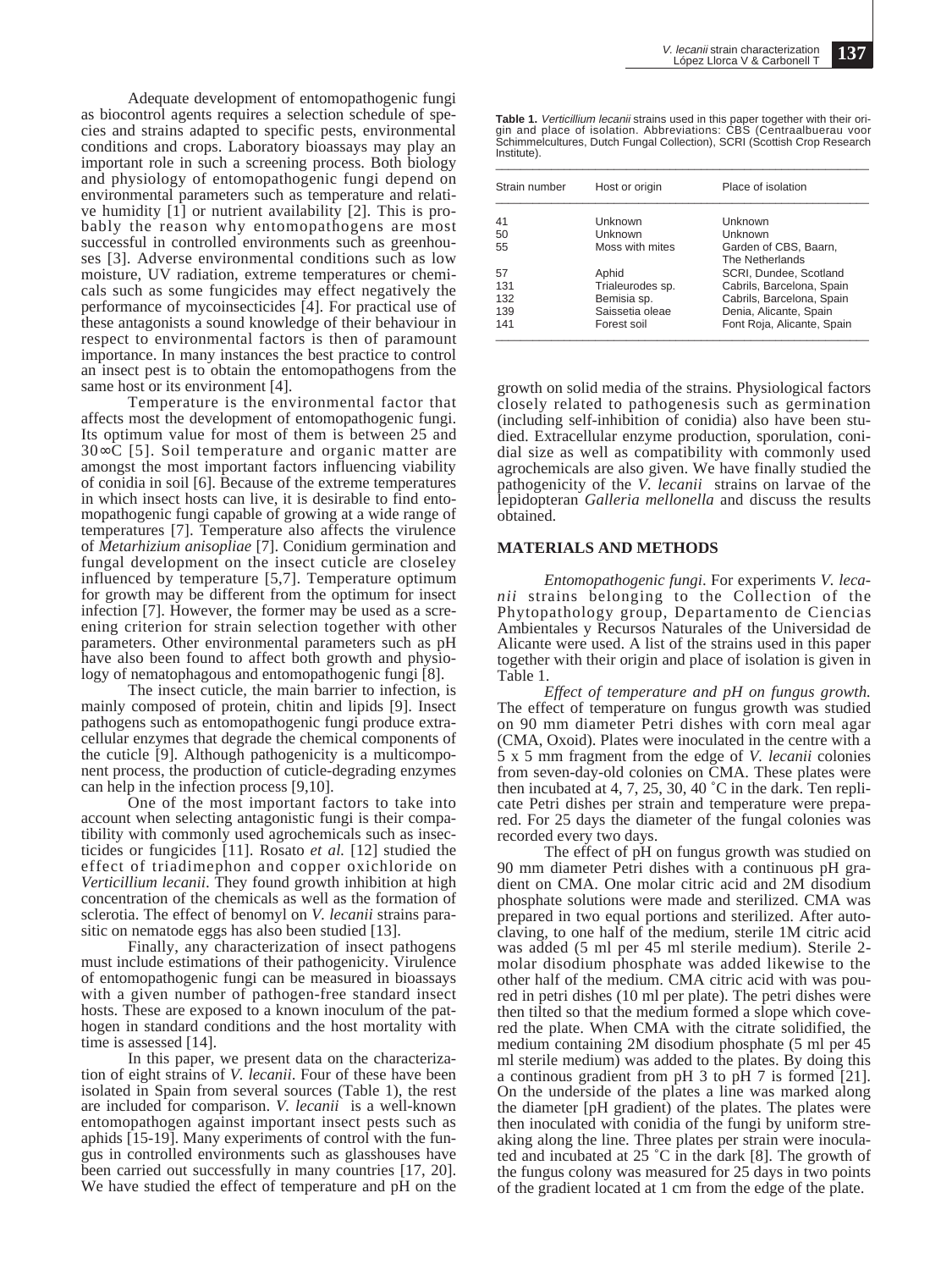*Self-inhibition and germination of* V. lecanii *conidia*. Conidia from a seven-day-old colony of *V. lecanii* (strain 50) grown on CMA were collected in sterile distilled water (SDW). Numbers of conidia were estimated and 90 cm diameter Petri dishes with cool (45 ˚C) CMA were inoculated with 5, 10, 25, 50, 150, 300 or 500 conidia per plate. Ten replicate Petri dishes per conidial inoculum were prepared. Once inoculated, plates were mixed by hand shaking, left to set and incubated at 25 ˚C in the dark. When conidia germinated, percentages of germination were calculated and maximum conidial dose per plate showing no self-inhibition was assessed. Using this parameter, experimentally established germination rates of *V. lecanii* strains were calculated on CMA as before. Three replicate plates per strain were prepared.

*Extracellular enzyme production by* V. lecanii *strains*. The production of proteolytic, chitinolytic, lipolytic and amylolytic extracellular enzymes by *V. lecanii* strains was determined on solid media by estimating the degradation of the corresponding substrates of these enzymes included on the media [22]. Three plates per enzymatic activity and strain were prepared. These were inoculated with mycelial discs and incubated as explained before. Enzymatic activity was expressed as the ratio between colony diameter and the diameter of the halo caused by substrate degradation [18]. Except on plates for detection of amylolytic activity (destructively sampled 10 days after inoculation), colony and halo diameters were scored until the latter merged with the edge of the plate.

*Sporulation and conidium size of* V. lecanii *strains*. Dialysis membrane fragments (5 x 5 cm) preweighed and sterilized were placed onto Petri dishes with CMA. Three replicate plates per *V. lecanii* strain were prepared. Conidia were obtained as explained above. Each plate was inoculated with 50 conidia and incubated at 25 ˚C in the dark for 12 days. Afterwards, membranes were extracted, dried at 50 °C for 30 min and weighed. Fungal biomass on the membranes was then estimated gravimetrically.

Conidia on membranes were then collected by shaking on 0.02 % Tween 20 for 20 min at 215 rpm and counted using standard techniques. Conidial size length and width was scored using an Olympus BH-2 microscope with an ocular micrometer (CWHK 10X/18L). Three sets of 50 conidia each from a 7-day-old colony on CMA for each strain were prepared. Conidium area was calculated by assuming ellipsoid form.

*Effect of agrochemicals on the growth of* V. lecanii *strains*. To test the effect of commonly used pesticides in agriculture on *V. lecanii*, selected agrochemicals (Table 2) were included in 90 mm diameter Petri dishes with 10 ml of autoclaved CMA. Agrochemicals were included as 1.25, 2.5, 5, 12.5, 25, 50 and 83 µg (active ingredient) ml<sup>-1</sup> of medium. Plates with agrochemicals were inoculated with mycelia of *V. lecanii* (strain 50) and incubated as already explained. Three replicate plates per dose of active ingredient and control (medium with no agrochemicals) were prepared. Colony diameter was scored every two days approximately for 25 days.

*Pathogenicity of* V. lecanii *on insects*. Pathogenicity of *V. lecanii* strains on insects was estimated in bioassays using *G. mellonella. G. mellonella* adults (Carolina Biological Supply Company, USA) were fed on an artificial diet freshly prepared as in Alves *et al.*, [14]. Insects were reared at  $25\textdegree\textdegree C$ , 60% relative moisture and a photoperiod of 14 h light-10 h dark [11]. In these conditions insects were able to complete their life cycle in 3-4 weeks. However, only 4th stage larvae (L4) were used for experiments. Entomopathogenic fungi were grown on

**Table 2**. Agrochemicals used in experiments described in this paper. Abbreviations: W.P.= Wettable powder. E.L.= emulsifiable liquid. All compounds except Dimilin (Insecticide) are fungicides.

| <b>Commercial Name</b> | % Active Ingredient | Formulation |  |
|------------------------|---------------------|-------------|--|
| <b>Benlate</b>         | 50% Benomyl         | W.P.        |  |
| Dimilin 25             | 25% Diflubenzuron   | W.P.        |  |
| Tiotox                 | 80% Thiram          | W.P.        |  |
| Alerte                 | 80% Fosetyl-Al      | W.P.        |  |
| Tecto-45               | 45% Thiabendazole   | E.L.        |  |
| Ventine                | 80% Mancozeb        | W.P.        |  |

CMA at 25 ˚C in the dark. Conidia for bioassays were collected from 10-day-old cultures with sterile distilled water (SDW). Each insect larvae (L4) was inoculated with a 20 µl SDW drop containing  $4 \times 10^4$  conidia using a micropipette. Three Petri dishes each containing 10 larvae were inoculated for each strain (Table 1). Insects inoculated with fungi were incubated at 25 ˚C scoring every two days the numbers of the dead ones until mortality reached 50 % of the larvae in each plate. Pathogenicity of fungal strains was estimated as their average lethal time (LT50) on insect larvae [23].

## **RESULTS**

*Effect of temperature and pH on growth of strains of V. lecanii*. Strains differed in growth depending on temperature (Figure 1). Of all temperatures tested, 25 ˚C (Figure 1c) was the best for growth of *V. lecanii* strains. At 40  $\degree$ C none of the strains could grow. At 4 and 7  $\degree$ C, most strains could grow (except strains 41 and 131, Figure 1a,b) although colony diameter was minimal. At 30 ˚C all fungi could grow (except for strain 41). Strains 131 and 139 had the highest growth at this temperature (Figure 1d).

*V. lecanii* had best development at pH values close to 7 (F = 27,64, P < 0,01) (Figure 2). Strains 41, 50, 57 and 141 did not show big differences in growth with pH. On the contrary, strain 131 had significantly less growth at pH 3 than at pH 7, but produced pigments at pH close to 3, nine days after inoculation. The rest of the strains studied did not show pigment production.

*Self-inhibition and germination of V. lecanii conidia*. Figure 3 shows decline (self-inhibition) of germination of *V. lecanii* (strain 50), when more than 0.78 conidia. cm-2 (50 conidia/90 mm diameter Petri dish) were plated on CMA. Germination of conidia using this inoculum (empirically established) was scored for all *V. lecanii* strains. Three days after inoculation, percentage germination was close to 100% for all strains (Figure 4) except for strain 141 isolated from a forest soil (Table 1), with a germination rate of 50%.

*Extracellular enzyme production by* V. lecanii *strains*. Production of extracellular enzymes by *V. lecanii* strains is shown in figure 5. Enzymatic activity is expressed as the ratio (C/H) between colony diameter (C) and the diameter of the halo (H) caused by substrate degradation [18]. Therefore C/H values close to one indicate extracellular enzyme activity reduced or absent. Most strains showed high proteolytic activity (Figure 5a) this was followed by lipolytic and chitinolytic activities. Amylolytic activity was scarcely present in the strains studied, except for strain 139 which displayed the lowest C/H ratio (highest activity, value close to 0.4; Figure 5d). Extracellular enzyme production in relation to time by *V. lecanii* strains, was again highest for proteolytic activity reaching the highest values (low C/H ratios) at only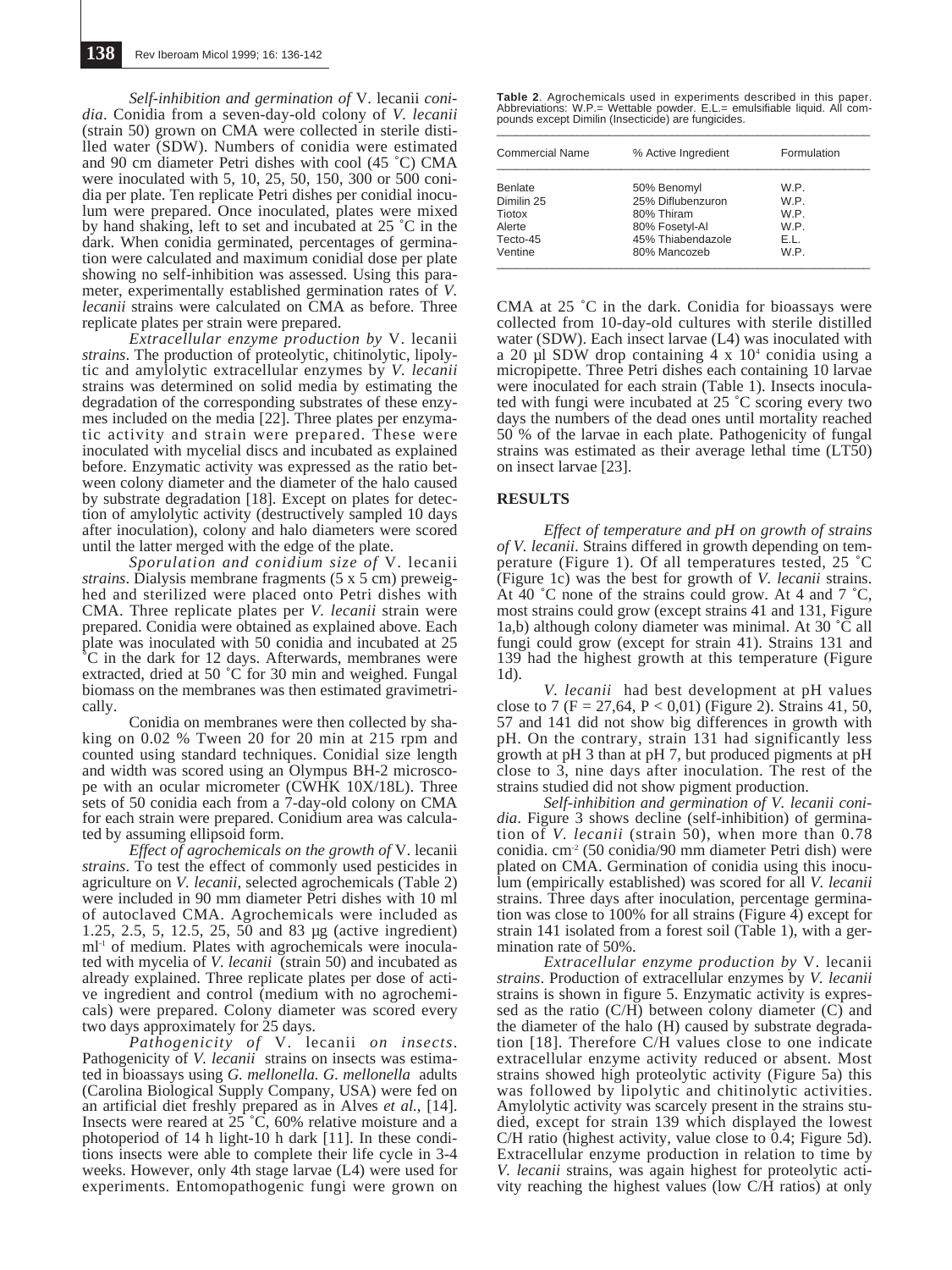V. lecanii strain characterization López Llorca V & Carbonell T **139**



Figure 1. Effect of temperature on the growth of V. lecanii strains, → strain 41, –■ strain 50, –▲ strain 55, –米 strain 57, –米 strain 131, –● strain 132, l strain 139 and ■ strain 141 (see Table 1 for origin of strains) on CMA. Values represent the radial growth (colony diameter). SD = Standard Deviation.



Figure 2. Effect of pH on the growth of eight V. lecanii strains (Table 1). The graphs represent the time course of colony growth in two points (pH 3 (a) and 7 (b)) on a continuous pH gradient.



Figure 3. Effect of conidial density on germination of *V. lecanii* (strain 50)<br>conidia (Table 1) plated on CMA. Graph shows decline (self-inhibition) of germination above 0.78 conidia. cm-2 (50 conidia/90 mm diameter Petri dish). SD = Standard Deviation.

two days after inoculation on the plates. Of all strains tested, number 139 displayed the highest values (C/H ratios close to 0.4) of activity for most extracellular enzymes tested (all except lipase, see Figure 5b).

*Sporulation and conidial size.* In the assays of sporulation *V. lecanii* strains 55 and 141 showed the highest conidial densities respect to the rest. On the contrary, strains 57 and 131 showed the lowest conidial production per microgram of dry mycelium (Figure 6). There were significant differences ( $P < 0.05$ ) between strains 55 and  $57$  (F= 2.84) and also between strains 55 and 141  $(F = 3.37)$ . Respect to conidial size (Figure 7), all strains studied virtually had the same value (approximately  $2 \mu m^2$ ).



Figure 4. Percentage of conidial germination for eight *V. lecanii* strains<br>(Table 1) on Petri dishes with CMA after inoculataing 50 conidia per Petri dish (see Figure 3). Values shown are the average of three replicates. Bars representing standard deviations.

*Effect of agrochemicals on the growth of V. lecanii strains.* Most of the fungicides tested inhibited, to some extent, radial growth of *V. lecanii* (strain 50) on CMA. Conversely, thiram and the insecticide (diflubenzuron) had no effect on the growth of the fungus (Figures 8c&8f). Benomyl was the most inhibitory fungicide (Figure 8a) followed by thiabendazole (Figure 8d) and mancozeb (Figure 8b) which were less effective in reducing fungus growth. For instance, low concentrations of benomyl  $(1.25 \text{ µg.ml}^{-1})$  caused growth inhibition whereas higher concentrations of mancozeb  $(83 \mu g.m<sup>11</sup>)$  were required to obtain the same effect. Fosetyl-Al (Figure 8e) inhibited growth of *V. lecanii* at concentrations above 25 µg.ml<sup>-1</sup>. Thiram even promoted fungal growth (Figure 8c).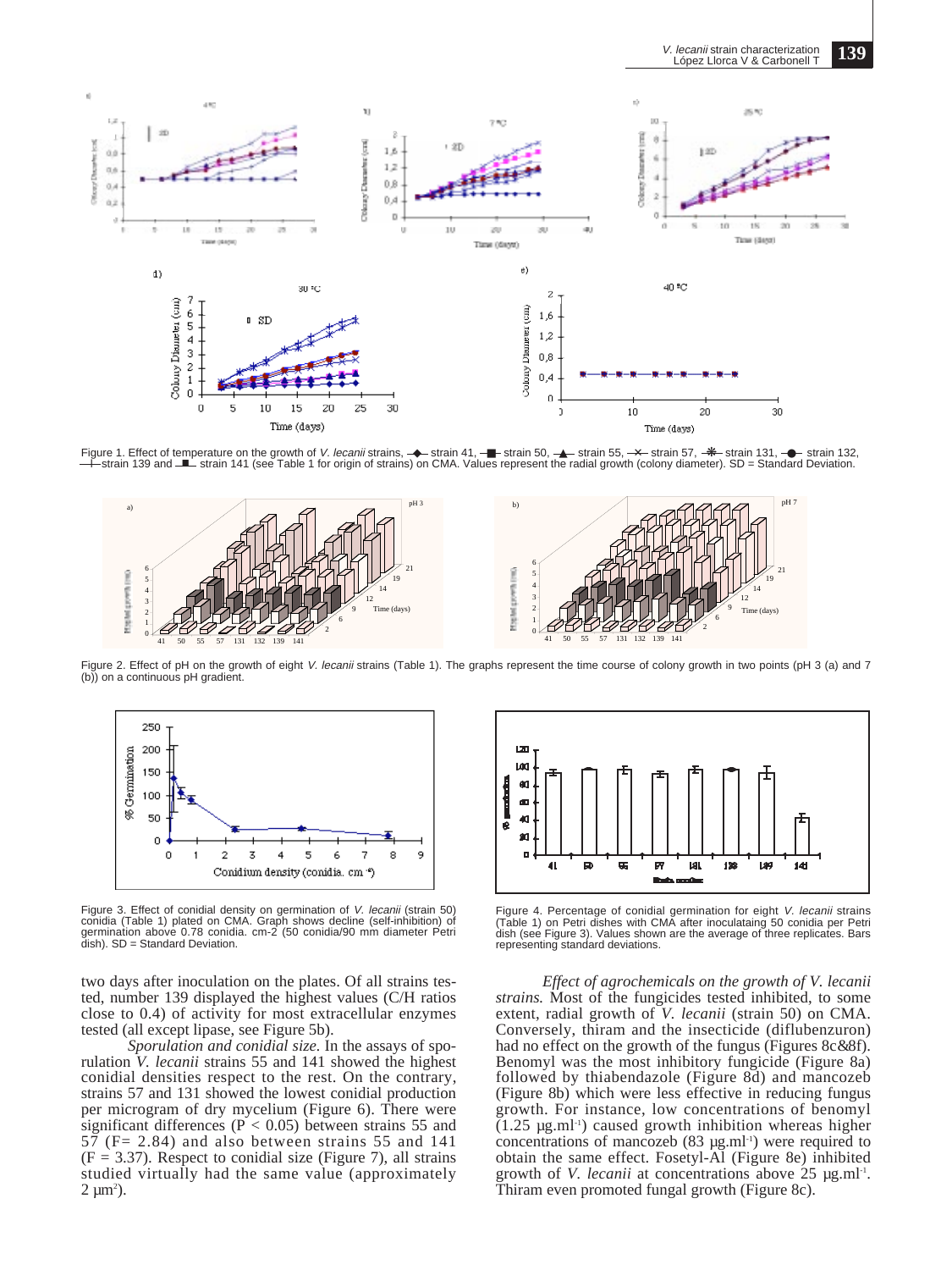

Figure 5. Time course of extracellular enzyme production by eight *V. lecanii* strains  $\rightarrow$  strain 41,  $\rightarrow$  strain 50,  $\rightarrow$  strain 55,  $\rightarrow$  strain 57,  $\rightarrow$  strain 131,  $\rightarrow$  strain 131,  $\rightarrow$  strain 139 and  $\rightarrow$  strain 141 ( chitinolytic (c), and amylolytic activities (d). SD = Standard Deviation.



Figure 6. Sporulation (conidial density) of eight *V. lecanii* strains (Table 1)<br>12 days after inoculation on CMA plates. SD = Standard Deviation.



Figure 7. Conidial surface of eight Verticillium lecanii strains (Table 1). Values are the average of three estimations. Conidium area was calculated by assuming ellipsoid form.



Figure 8. Effect of agrochemicals on the growth of *V. lecanii* strain 50 (see Table 1). Values are the average colony diameter (three estimates) of fungi growing<br>on CMA control plates (with no chemicals) or medium with i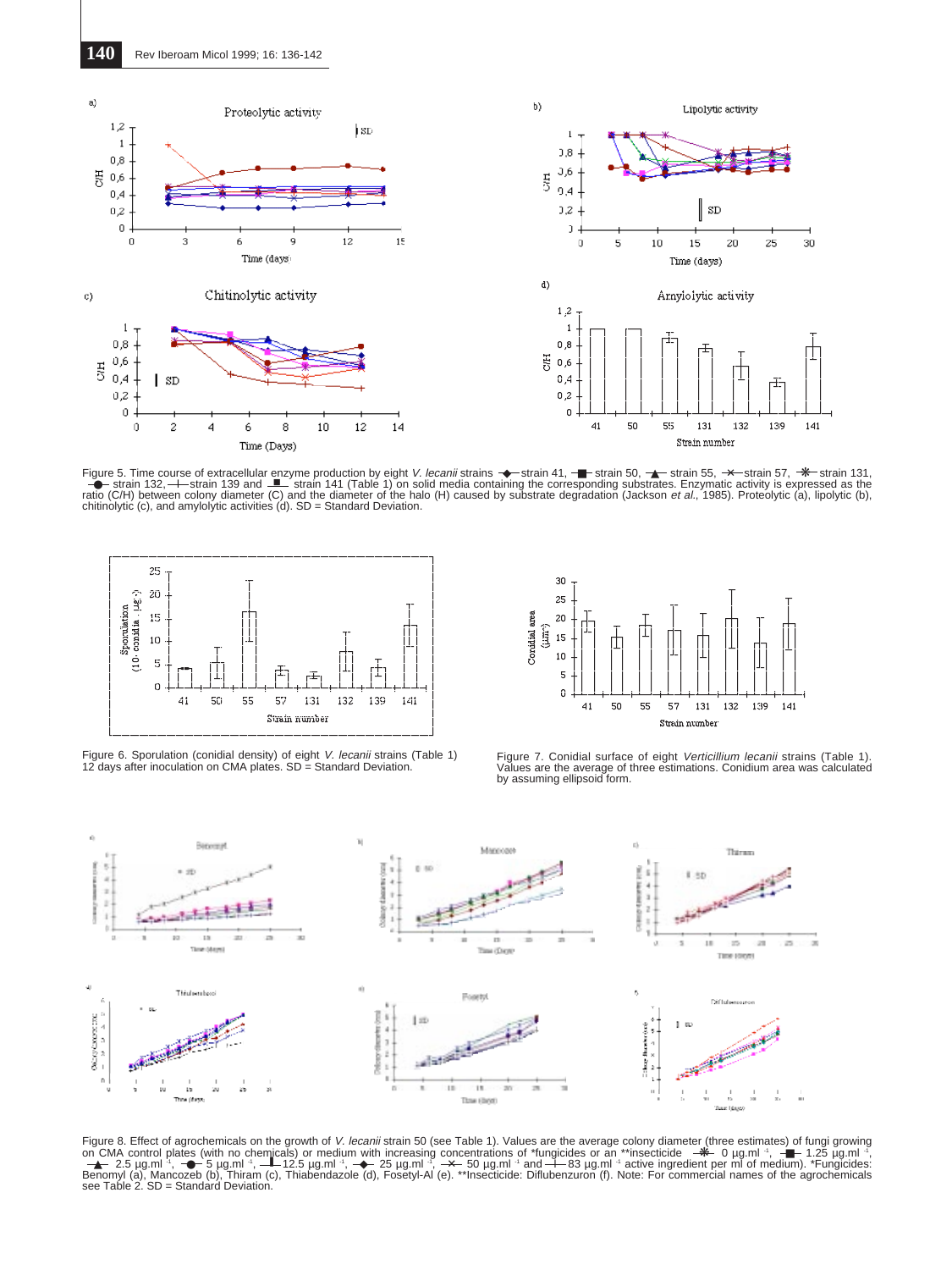

Figure 9. Pathogenicity of eight V. lecanii strains on Galleria mellonella larvae (L4). Values are lethal time 50 (LT50) in days.

*Pathogenicity of V. lecanii on insects.* Strains of *V. lecanii* varied in pathogenicity when tested against larvae of the lepidopteran *G. mellonella* (Figure 9). Strains 50 and 55 were the most pathogenic ones with LD50 of  $2.66 \pm 0.33$  and  $2.73 \pm 0.15$  days respectively. The pathogenicity of these strains was significantly  $(P<0.05)$  higher than the rest, except for strain 41. The least pathogenic strain was number 139, with an LD50 of  $4.27 \pm 0.25$  days.

#### **DISCUSSION**

The *V. lecanii* strains studied are mesophilic like most entomopathogens [7]. Their temperature range for growth is in fact rather broad (8-30  $\infty$ C). The optimum for growth is between 15 - 30  $\infty$ C which is also the best for growth of many entomopathogenic fungi [7]. There is also a direct relationship between the maximum and minimum temperature and the climatic conditions of the original environment where the fungus was isolated from [7].

Neutral pH (close to 7) also was better for growth for most strains than acidic values (pH 3). Some strains responded to adverse conditions by producing diffusible pigments into the medium. These findings are similar to those obtained by López-Llorca *et al.* [8] for nematophagous and entomopathogenic fungi. Acidic requirements for growth and pigment production for the entomopathogen *Beauveria bassiana* have been reported [24].

Conidia of most fungal species germinate less when present at high densities, even in a medium which would otherwise allow germination [25]. Dormancy can be caused by adverse environmental factors [26], and is due, at least in part, to the presence of metabolites (selfinhibitors) present in ungerminated spores [27]. Although some variability was shown at low conidium density our experiments clearly established a level above which selfinhibition of germination occurred. Self-inhibition was only calculated for one *V. lecanii* strain (strain 50), it was suitable to measure germinaton rates of other strains since except for one (strain 141), all values were close to 100%.

According to Jackson *et al.* [18] the most virulent strains of *V. lecanii* produced in artificial media more conidia than less virulent strains. Furthermore, fast germination rates were also related with virulence [18].

In our study, most conidia were very similar in size. In any case, conidial size is important since it determines the amount of nutrients contained within a conidium and indirectly sensitivity to mycostasis. The latter has been proved for nematophagous fungi [28] and would be relevant for entomopathogenic fungi in the soil.

Once germination has been achieved, fungal pathogens penetrate their hosts and usually secrete extracellular enzymes [10]. How far these metabolites contribute to virulence of fungal pathogens is a matter of controversy [29]. Extracellular enzymes degrading compounds present in the insect cuticle [9], such as proteases, chitinases and lipases, are somehow related with virulence of entomopathogenic fungi [18]. However, other studies did not show a correlation between enzymatic activities and pathogenicity [12]. In our study, high proteolytic activity was present in all strains. Chitinases and lipases were also present in lesser amounts. Amylolytic activity was hardly detectable for most of the strains. This could be due to a lack of enzyme production or an intracellular or cell-wall bound localization, because strains grew well in the starch-containing medium. According to Jackson *et al.* [18] there is an inverse relationship between amylolytic activity and pathogenicity. Amylolytic activity may help more saprophytic strains to compete for organic (mostly from plant origin) waste in soil. However, in our study, strains 55 and 141 (isolated from a moss and from forest soil) had less amylolytic activity than strains 57, 132, and 139 which had been isolated from several insect pests.

Respect to the agrochemicals tested, benomyl was the most inhibitory to fungus growth. According to Alves [14], this fungicide completely inhibited mycelial growth of *V. lecanii* above 0.1 µg.ml-1. In our study the strain tested was not so sensitive but growth was approximately one third of that of the control. Thiram had little effect on the colony growth of *V. lecanii*. This is in agreement with authors [14] who found even a growth stimulation at concentrations lower than those of our study. Fosetyl-Al had no effect on *Acremonium* [14] but for *V. lecanii* it was inhibitory above  $25 \mu g$ .ml<sup>-1</sup>. In our study, the chemical had no effect or even promoted growth.

We could finally correlate pathogenicity with physiological traits analysed in this paper. The most pathogenic strains (lower LT50), numbers 50 and 55, were respect to temperature requirements, always in the average values especially from  $\frac{1}{4}$  to 25  $\infty$ C. The strains grew well (as nearly all strains) at neutral pH, but their behaviour was different at acidic values of this parameter. No conclusions could be drawn out of the percentage of germination since they were close to 100% for all strains except for number 141.

The most pathogenic strains produced all extracellular enzyme activities, except amylase, at values (estimated for the C/H ratio) close to the average of the rest of strains. It is somehow puzzling that sporulation was very variable (very high for strain 55 and low for strain 50) in the two most pathogenic strains. One could conclude that tests (i.e. for detection of extracellular enzymatic activities) per se do not provide clear cut data for strain selection of biocontrol fungi such as entomopathogenic fungi. This controversy clearly points out that pathogenicity is a complex process in which the presence, timing and regulation of many factors including the ones covered in this paper and many others, as well as their interactions are probably involved.

*This research was partly funded by a Research Grant (PB 96-0413) of the Spanish Government (CICYT).*